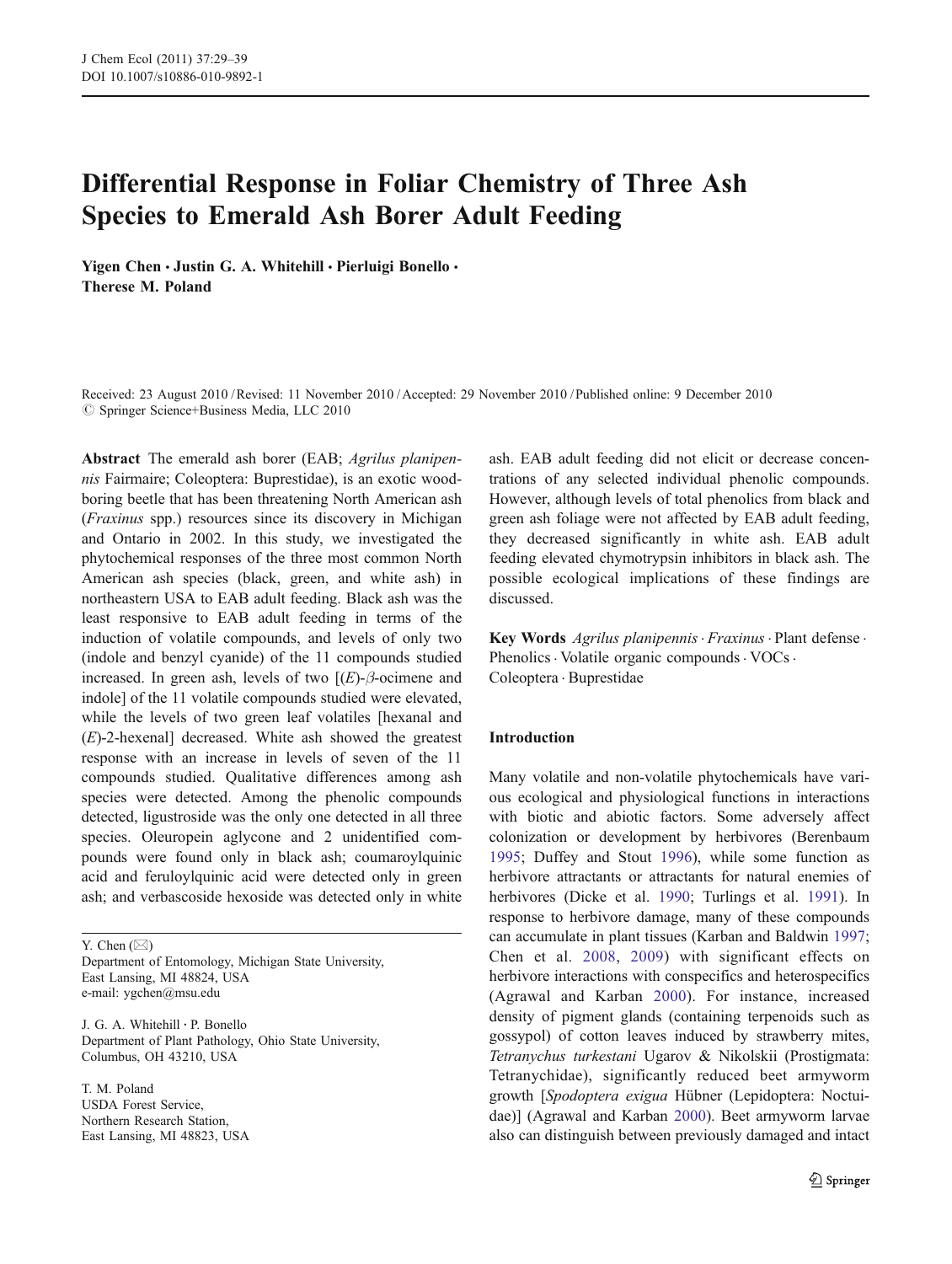(control) cotton leaves and will consume more control leaves than previously damaged leaves in dual-choice tests (McAuslane et al. [1997](#page-9-0)).

The exotic emerald ash borer (EAB; Agrilus planipennis Fairmaire; Coleoptera: Buprestidae) has been threatening North American ash (Fraxinus spp.) trees since its discovery in Michigan and Ontario in 2002 (MSU [2010](#page-10-0)). Although North American ash species, such as black ash (F. nigra Marshall), green ash (F. pennsylvanica Marshall), and white ash (F. americana L.) are all susceptible to EAB compared to the Asian ash (e.g., Manchurian ash, F. mandshurica Ruprecht) (Rebek et al. [2008](#page-10-0)), evidence points to inter-specific variation in constitutive foliar chemistry among these North American species (Pureswaran and Poland [2009](#page-10-0)). Differences in feeding and infestation preference in laboratory studies appear to be associated with such phytochemical variability (Pureswaran and Poland [2009](#page-10-0), Chen and Poland [2010\)](#page-9-0). Intact black, green, and white ash release many volatiles that trigger electroantennal responses of EAB adults (Rodriguez-Saona et al. [2006;](#page-10-0) de Groot et al. [2008\)](#page-9-0) and possess a wide variety of phenolics (Eyles et al. [2007\)](#page-9-0) and protease inhibitors (Chen and Poland [2009b](#page-9-0)) that may confer resistance against EAB. Phenolics generally denature plant proteins and thus reduce nutritive values of plants (Dudt and Shure [1994](#page-9-0); Ossipov et al. [2001](#page-10-0)). Phenolics also can inhibit the absorption of key amino acids. Many protease inhibitors are involved in herbivore defense (Ryan [1990;](#page-10-0) Zavala et al. [2004](#page-10-0)). Protease inhibitors impair herbivore growth by eventual depletion of essential amino acids that result from an herbivore's compensatory production of digestive proteases (Broadway and Duffey [1986\)](#page-9-0).

Many phytochemicals can be induced by herbivore damage. However, little is known about the physiological response of North American ash species to EAB adult feeding. Differential responses of ash species to EAB adult feeding may change the dynamics of ash foliar phytochemicals, which can further affect the behavior of EAB, other herbivores of ash trees, and potential natural enemies of EAB larvae. Elucidating inter-specific variation among these compounds also might contribute to understanding differences in feeding and infestation preference among North American species. Our objectives in this study were to determine: (1) the quantity and composition of volatile organic compounds (VOCs), polyphenols, and trypsin and trypsin inhibitors of the three ash species in response to EAB adult feeding; (2) if the magnitude of induction differs among the three species.

## Methods and Materials

Ash Seedlings Green, white, and black ash seedlings (2-yrold and ca. 30–50 cm tall) were purchased from Lawyer Nursery Inc. (West Plains, MT, USA) in February, 2009. Trees were stored in a dark room at 4°C until potting. Seedlings were potted in TPOT2 tree pots (width: 15 cm; height: 41 cm; volume: 6.23 L; Stuewe & Sons, Inc., Corvallis, OR, USA) using Fafard #52 soil (BFG Supply Co., Burton, OH, USA) as planting medium. They were grown during April-May, 2009 (ca. L14: D10), in a greenhouse set at approximately  $25 \pm 2^{\circ}$ C. The greenhouse is located at the Tree Research Center, Michigan State University, East Lansing, MI, USA. Seedlings were fertilized once every 3-4 day with approximately 2 L nutrient solution containing 200 ppm N, 60 ppm P, 150 ppm K, 80 ppm Ca, 40 ppm Mg, 60 ppm S, 0.15 ppm Cu, 4 ppm Fe, 0.8 ppm Mn, and 0.32 ppm Zn.

EAB Adult Females EAB adult females were collected from 90-cm long logs cut from naturally infested ash trees felled at the end of 2008 and early 2009 in Ingham County, MI, USA. Logs were held in cold storage at 4°C until needed, then removed to allow beetles to emerge. Beetles were separated by sex and kept in 295 ml plastic beverage containers with an evergreen ash, F. uhdei (Wenzig) Linglesh, leaf in a vial of water for feeding. Containers with beetles were stored in growth chambers (25°C) with a photoperiod of 14:10 hL:D, and >70% relative humidity. Leaves were replaced twice a week, until needed for experiments.

Headspace Leaf Volatile Collection and Analysis Constitutive headspace volatile profiles of the three species used were investigated in Pureswaran and Poland ([2009](#page-10-0)). Headspace leaf volatiles of EAB damaged leaves (a whole branch from "induced treatment", see below) and those without EAB damage (a whole branch from "control treatment") of the same ash species attached to live seedlings were collected and compared in this study.

EAB treated leaves were prepared by caging a branch bearing 5–8 mature compound leaves within a nylon sleeve with both ends tied. Mature leaves were chosen because EAB adults are known to prefer mature over young foliage (Chen and Poland [2009b\)](#page-9-0). To simulate common levels of foliage damage in nature by EAB, adults (personal observations), ten 8- to 10-d-old adult females were placed inside the sleeve and allowed to feed for 48 h. Adult females then were removed and frass gently brushed from the leaves. Approximately 5–10% of the foliage was visually estimated to be consumed within the 48 h ("induced treatment"). Control leaves also were enclosed by a sleeve but without beetles ("control treatment").

The volatile compounds of the whole branch, either from "induced treatment" or "control treatment", subsequently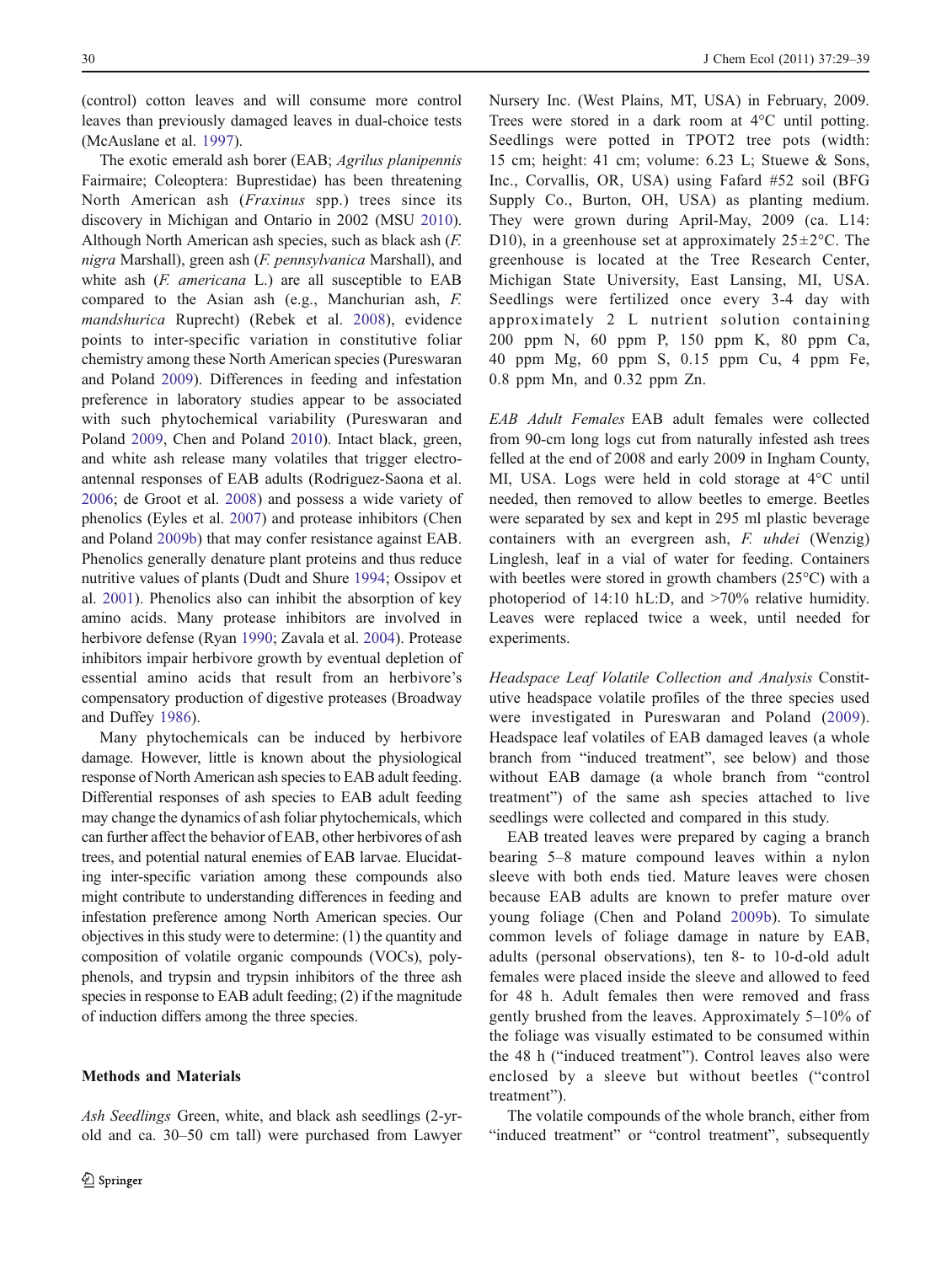were collected with a push-pull system described in Rodriguez-Saona et al. ([2006\)](#page-10-0). Briefly, the branch was enclosed in a 4 L glass cylinder (height: 30.5 cm; diam: 15.2 cm; Analytical Research Systems, Inc., Gainesville, FL, USA). Activated charcoal-purified air generated by a pump entered the top of the glass cylinder at a rate of 2 L/min. Half of the air with a rate of 1 L/min passed through a volatile collection trap (VCT) located 5 cm above the base of the cylinder by a vacuum pump. The VCT was filled with 30 mg Alltech Super-Q absorbent material. Volatiles were collected in the laboratory under  $25\pm1$ °C with about 40% RH for 24 h. The room was illuminated with four 40 W fluorescent light tubes. At the end of volatile collection, the aerated portion of the seedling was clipped, and dry weights (oven-dried at ca. 60 C) of aerated tissue were recorded. Each treatment (EAB vs. control) was replicated 8 times. Volatile collection was conducted separately by species (i.e., black, green, and white ash) due to the limitation of available volatile collection systems. Volatile collection was conducted approximately 4 week after potting of the seedlings.

Methods of volatile extraction and analysis are described in Chen and Poland [\(2009a](#page-9-0)). Collected volatiles were extracted from the Super-Q adsorbent by flushing with 250 μl of pentane-hexane (both HPLC grade; purity: pentane >99%; hexane:  $\geq 95\%$ ) mixture (1.5:1 ratio) containing 1 ng  $\mu$ l<sup>-1</sup> of heptyl acetate (internal standard; purity >98%) with a stream of nitrogen gas. Two μl of each sample were injected into a Thermo Scientific Trace GC gas chromatograph equipped with a DSQ-II MS mass spectrometer and a  $30 \text{ m} \times 0.25 \text{ mm}$ id, 0.25 μm thick TR-1MS column by using splitless injections and helium as the carrier gas. The oven temperature began at 60°C for 1 min, increased by 10°C/min to 190°C, then by 35°C/min to 300°C, and held for 5 min. The following 11 compounds were detected consistently: hexanal, (E)-2-hexenal, (Z)-3-hexenyl acetate,  $(Z, E)$ -α-farnesene, α-humulene, β-caryophyllene, cubenene, (E)-β-ocimene, indole, benzyl cyanide, and nonanal. They were quantified based on comparison of peak areas with that of the internal standard and calibration curves generated with synthetic standards. The purity of these synthetic standards was 98% (hexanal), 98%  $[(E)$ -2-hexenal,  $(Z)$ -3-hexenyl acetate,  $(Z, E)$ α-farnesene, α-humulene, β-caryophyllene, and cubenene], 70%  $[(E)-\beta$ -ocimene and indole], 99% (benzyl cyanide), and 95% (nonanal). The amount of each compound of interest was calculated in ng  $g^{-1}$  dry weight of tissue. All reagents and solvents used were purchased from Sigma-Aldrich (St. Louis, MO, USA).

Determination of Non-volatile Defensive Compound We examined the following non-volatile foliar defense responses to EAB adult feeding: soluble phenolics (total and individual), trypsin, and chymotrypsin inhibitors. Analyses were run for both treatments, EAB damaged (induced) and no damage (control), for all species examined above. The preparation of EAB feeding was as described in the preceding experiment. Mature leaves with (a branch from "induced treatment") and without (a branch from "control treatment") EAB feeding damage were cut and flash frozen in liquid nitrogen approximately 4 week after seedling potting. Samples then were ground to a fine powder with a mortar and pestle in liquid nitrogen.

Extraction of Soluble Phenolics Phenolics were extracted according to Eyles et al. [2007](#page-9-0). Briefly,  $\sim 80-120$  mg of homogenized foliage tissue were extracted twice overnight in the dark at 4 C with 500 μl of 100% MeOH. Extracts were pooled and transferred into a 1.5-ml microcentrifuge tube and centrifuged (12,000xg for 5 min) to remove solids. Samples were stored at -20 C and used in subsequent HPLC analyses.

Analysis and Identification of Soluble Phenolics HPLC-ESI-MS (Varian 500 MS; Palo Alto, CA, USA) in parallel with a PDA detector (Varian ProStar 335) were employed to detect and identify phenolics. Chromatographic separation of phenolics was carried out using a Waters Xterra<sup>TM</sup> RP18 analytical column (3.9  $\mu$ m). The binary mobile phase consisted of water/acetic acid (99.9:0.1 v/v) (eluant A) and methanol/acetic acid  $(99.9:0.1 \text{ v/v})$  (eluant B) with a flow rate of 1 ml/min. The gradient was as follows (percentages refer to proportions of eluant B): 5–15% (0–15 min); 15–30% (15–35 min); 30–40% (35–40 min); 40–60% (40– 50 min); 60–90% (50–55 min); 90–100% (55–60 min). The injection volume for all samples was 10 μl. Compound separation was achieved by post-column splitting (1:1), and passing the LC effluent through the PDA Detector (scanning range, 200–400 nm) and an electrospray source (parameters below). The ESI was in negative ion mode. The MS detector was optimized to obtain maximum yields of [M-H]- ions of apigenin, luteolin, rutin, oleuropein, tyrosol, and verbascoside standards. The optimized MS parameters were: capillary voltage, -80 V; needle voltage, -5 kV. The atmospheric pressure ionization (API) parameters were as follows: API nebulizing gas (air) 25 psi; API drying gas (nitrogen) 15 psi at 350 C. Survey scan was set to detect molecules between 50–1,000 m/z. Each treatment was run using both the TurboDDS scan type in the enhanced scan mode and full scan mode. The TurboDDS trigger threshold was set to 20,000 counts (parent ion counts). In the TurboDDS scan mode, MS scan parameters were set on-the-fly by the instrument to detect the most abundant parent ions. If TurboDDS was triggered, the mode temporarily switched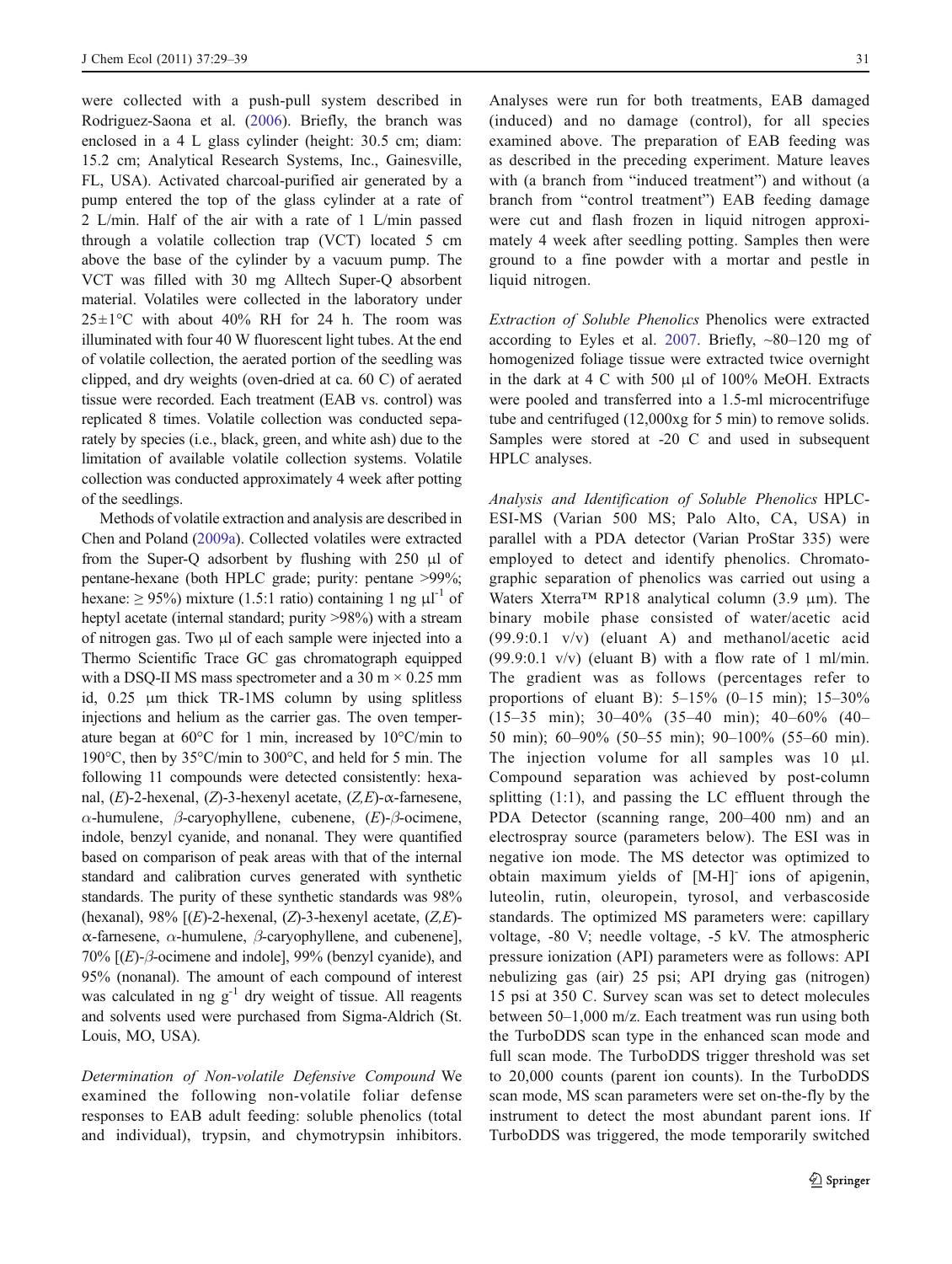to MSn mode to perform daughter scans of the putative parent ions. The TurboDDS trigger threshold for daughter ions was 20,000, 2,000, and 200 ions for MS2, MS3, and MS4, respectively. Full scan parameters were set following the conditions mentioned above. Full scan chromatograms were overlaid with the PDA chromatogram traces at 280 nm to match [M-H]<sup>-</sup> parent ions to  $\lambda_{\text{max}}$  of individual phenolics. PDA data of individual compounds were analyzed using PolyView software (Varian). Phenolics were identified based on the congruence of parent and daughter ions,  $\lambda_{\text{max}}$ , and order of time compared to the published literature (Eyles et al. [2007](#page-9-0)). Data acquisition and processing were performed using MS Workstation 6 (Varian).

Quantitation and Analysis of Soluble Phenolics with HPLC-UV Quantitation of identified phenolics was performed using HPLC-UV. HPLC-UV analyses were performed on an Alliance 2690 separation module (Waters, Milford, MA, USA) equipped with an autosampler and a 996 PDA (Waters). The autosampler and column temperatures were set to 4 and 30 C, respectively. The binary mobile phase consisted of water/acetic acid (98:2, v/v) (eluant A) and methanol/acetic acid (98:2, v/v) (eluant B), with a flow rate of 1 ml/min. The elution program matched the conditions used for HPLC-ESI-MS-PDA analysis mentioned above. The injection volume for all samples was 10 μl. Samples were scanned in the range 200–400 nm. Individual compounds were quantified in mg  $g^{-1}$  FW. The identity of hydroxytyrosol, verbascoside, oleuropein, rutin, apigenin, and luteolin were unequivocally confirmed by spiking samples with the respective standards and matching retention times and UV maxima. Due to a lack of external standards for all compounds, samples were quantified following the method of Eyles et al. [2007.](#page-9-0) Compounds were expressed as hydroxytyrosol equivalents for hydroxytyrosol hexoside and tyrosol hexoside, verbascoside equivalents for verbascoside hexoside, oleuropein equivalents for elenolic acid derivative, ligustroside, nuzhenide, and oleuropein aglycone, apigenin equivalents for apigenin rutinoside, and luteolin equivalents for kaempherol rutinoside and kaempherol rhamnosylhexoside. Quantitation of individual compounds was carried out by comparing peak areas at 280 nm against a standard curve of the equivalent external standard. Total peak areas were taken to represent total phenolics (Bonello and Blodgett [2003;](#page-9-0) Blodgett et al. [2005](#page-9-0)). Total and individual peak areas at 280 nm for all species and treatment combinations were normalized to 100 mg dry weight.

Trypsin and Chymotrypsin Inhibitor Extraction and Analysis Trypsin and chymotrypsin inhibitors were extracted

with a 10 mM Tris buffer (pH 7.5) containing 1 mM ethylenediaminetetraacetic acid (EDTA), 0.1 mM phenylmethylsulfonyl fluoride (PMSF), a solution modified from Chen et al. ([2007\)](#page-9-0). The mixture was centrifuged at 10,000 g for 10 min. The supernatant was used for assay. The trypsin and chymotrypsin inhibitor assays followed Walsh and Wilcox ([1970\)](#page-10-0), and Broadway [\(1993](#page-9-0)) using  $N\alpha$ -p-tosyl-Larginine methyl ester (TAME) and N-benzoyl-L-tyrosine ethyl ester (BTEE) as substrates for trypsin and chymotrypsin determination, respectively. Each treatment was replicated 8 times.

Statistical Analysis Concentrations of volatile and nonvolatile foliar compounds were compared individually between treatments using independent *t*-tests. Concentrations of volatiles and phenolics were square root transformed to homogenize variance, while no transformation was necessary for protease inhibitor data. All analyses were conducted in SAS with  $\alpha$ =0.05 (SAS Institute [1999\)](#page-9-0).

# Results

Foliar Volatile Compound Responses to EAB Adult Feeding Induction of foliage volatile compounds by EAB adult feeding in black, green, and white ash is shown in Table [1.](#page-4-0) The most abundant volatiles were the three green leaf volatiles, hexanal,  $(E)$ -2-hexenal, and  $(Z)$ -3-hexenyl acetate, and a sesquiterpene,  $Z, E$ - $\alpha$ -farnesene, irrespective of species. Release of indole and benzyl cyanide by black ash was significantly induced, over 7-fold. Emanation of indole and  $(E)$ - $\beta$ -ocimene (monoterpene) of green ash was elevated, while two green ash leaf volatiles, hexanal and (E)-2-hexenal, decreased. Release of seven volatiles of white ash,  $(Z,E)$ - $\alpha$ -farnesene,  $\alpha$ -humulene,  $\beta$ -caryophyllene, cubenene, (E)-β-ocimene, indole, benzyl cyanide, increased. The magnitude of increase ranged from 5-fold [ $(Z,E)$ - $\alpha$ -farnesene] to over 100-fold (benzyl cyanide). No other compound of the three species was significantly affected by EAB adult feeding.

Foliar Non-volatile Compound Responses to EAB Adult Feeding HPLC-UV chromatographic profiles of control (undamaged) black, green, and white ash are shown in Fig. [1.](#page-5-0) Tentatively identified and characterized phenolics are presented in Table [2.](#page-6-0) Only qualitative differences among species were detected (Tables [2,](#page-6-0) [3](#page-7-0)). A total of six, 13, and 10 phenolics were detected in black, green, and white ash, respectively. Among those, ligustroside was the only one detected in all three species. Oleuropein aglycone and 2 unidentified compounds (peak # 2 and 4) were found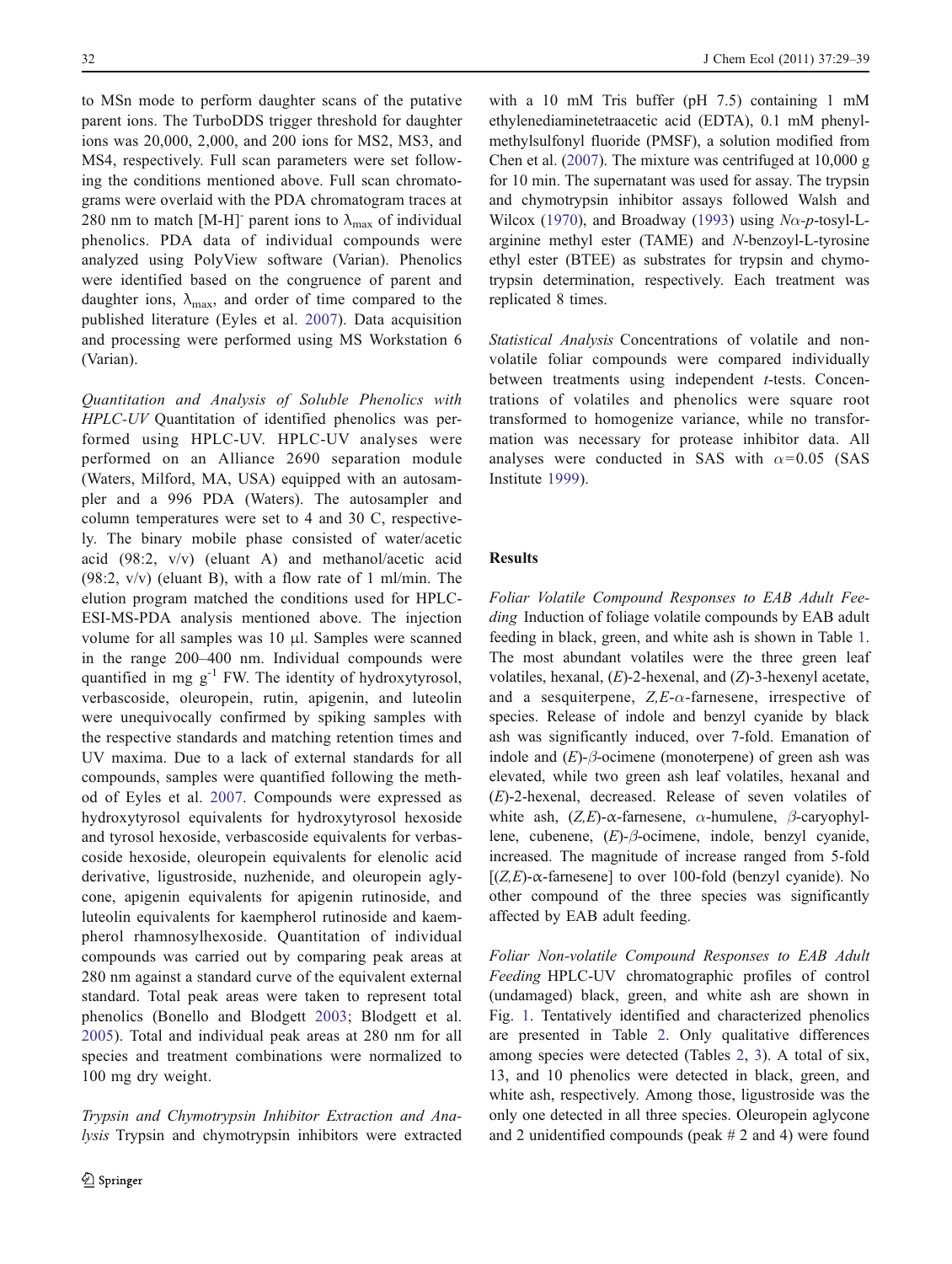| Compound                   | Black ash         |                             | Green ash           |                              | White ash           |                                |  |  |
|----------------------------|-------------------|-----------------------------|---------------------|------------------------------|---------------------|--------------------------------|--|--|
|                            | Constitutive      | Induced <sup>a</sup>        | Constitutive        | Induced <sup>a</sup>         | Constitutive        | Induced <sup>a</sup>           |  |  |
| 1. Hexanal                 | $609.3 \pm 63.1$  | $464.5 \pm 82.2$            | $1,118.6 \pm 140.0$ | $718.3 \pm 126.2^*$          | $3,703.5 \pm 955.9$ | $2,304.8 \pm 416.9$            |  |  |
| $2. (E)-2$ -hexenal        | $160.0 \pm 14.3$  | $134.9 \pm 22.0$            | $281.9 \pm 33.7$    | $185.4 \pm 29.0^*$           | $927.6 \pm 243.6$   | 579.7±98.2                     |  |  |
| 3. (Z)-3-hexenyl acetate   | $502.1 \pm 214.1$ | $214.8 \pm 49.9$            | $54.2 \pm 13.9$     | $42.9 \pm 10.3$              | $118.0 \pm 40.0$    | $474.2 \pm 204.7$              |  |  |
| 4. $Z.E-\alpha$ -farnesene | $498.6 \pm 76.8$  | $506.6 \pm 53.8$            | $49.3 \pm 13.6$     | $71.0 \pm 8.9$               | $25.6 \pm 11.3$     | $134.0 \pm 47.4$ **            |  |  |
| 5. $\alpha$ -humulene      | $5.64 \pm 1.3$    | $6.5 \pm 2.6$               | $0.8 \pm 0.2$       | $2.1 \pm 0.7$                | $4.6 \pm 1.0$       | $33.3 \pm 13.2$ <sup>*</sup>   |  |  |
| 6. $\beta$ -caryophyllene  | $31.4 \pm 6.4$    | $35.2 \pm 12.2$             | $2.4 \pm 0.7$       | $7.0 \pm 2.4$                | $19.0 \pm 5.30$     | $167.5 \pm 61.0$ <sup>**</sup> |  |  |
| 7. cubenene                | $47.2 \pm 13.0$   | $78.5 \pm 33.1$             | $14.5 \pm 4.8$      | $22.3 \pm 11.8$              | $10.5 \pm 2.4$      | $79.0 \pm 33.0^*$              |  |  |
| 8. (E)- $\beta$ -ocimene   | $77.1 \pm 17.1$   | $133.3 \pm 41.1$            | $7.6 \pm 1.1$       | $16.0 \pm 2.2$ <sup>**</sup> | $14.3 \pm 3.5$      | $121.9 \pm 49.2$ <sup>*</sup>  |  |  |
| 9. Indole                  | $3.6 \pm 0.5$     | $25.3 \pm 8.9$ <sup>*</sup> | $2.6 \pm 1.2$       | $9.3 \pm 2.3$ **             | $2.1 \pm 1.0$       | $21.2 \pm 8.1$ <sup>*</sup>    |  |  |
| 10. Benzyl cyanide         | $38.6 \pm 10.3$   | $254.6 \pm 60.4$ **         | $1.7 \pm 0.7$       | $3.9 \pm 1.1$                | $0.5 \pm 0.2$       | $63.6 \pm 30.3$ **             |  |  |
| 11. Nonanal                | $1.2 \pm 0.2$     | $1.5 \pm 0.2$               | $3.6 \pm 0.7$       | $2.9 \pm 0.5$                | $4.4 \pm 1.2$       | $5.2 \pm 0.9$                  |  |  |

<span id="page-4-0"></span>**Table 1** Volatile compound concentrations (mean $\pm$ SE ng g<sup>-1</sup> dry foliage tissue) of three ash species with undamaged leaves (constitutive) and leaves induced by emerald ash borer (EAB) adult feeding.  $N=8$  in all cases

<sup>a</sup> Ash foliage was fed upon by 10, 8-10-d old EAB female adults for 48 h; \* and \*\* denote significant difference at  $\alpha$ =0.05 and 0.01 between control and EAB treatments within the same ash species, respectively

only in black ash; coumaroylquinic acid and feruloylquinic acid were detected only in green ash; and verbascoside hexoside was detected only in white ash (Tables [2,](#page-6-0) [3\)](#page-7-0). EAB adult feeding did not elicit or decrease concentrations of any of a number of selected compounds (most prominent peaks in their respective chromatograms,,Table [3](#page-7-0)). The levels of total foliar phenolics in white ash decreased significantly upon EAB feeding but were unaffected in black and green ash foliage (Fig. [2\)](#page-8-0).

EAB adult feeding did not affect production of trypsin inhibitor in any species (Fig. [3a\)](#page-8-0). Neither was production of chymotrypsin inhibitor in green or white ash changed (Fig. [3b](#page-8-0)). Chymotrypsin inhibitor concentration of EAB adult-fed black ash foliage was greater than that of undamaged control (Fig. [3b\)](#page-8-0).

#### **Discussion**

The most abundant constitutive volatiles from all three species were three green leaf volatiles [hexanal,  $(E)$ -2hexenal, and  $(Z)$ -3-hexenyl acetate] and a sesquiterpene  $(Z,$  $E$ - $\alpha$ -farnesene). Indole was induced by EAB adult feeding in all three species. However, in previous work, indole did not elicit any electro-antennal activities of EAB females or males (Rodriguez-Saona et al. [2006\)](#page-10-0).

Other volatiles detected from foliage responded differentially to EAB adult feeding. Headspace concentrations of hexanal and  $(E)$ -2-hexenal of black and white ash were not affected by EAB adult feeding, while they were suppressed in green ash. Both the reduction of these two compounds and the effect on EAB need further investigation because EAB males and females have been shown to be responsive to hexanal and  $(E)$ -2-hexenal in GC-EAD bioassays (Rodriguez-Saona et al. [2006;](#page-10-0) de Groot et al. [2008](#page-9-0)). However, neither of these two compounds seemed to be attractive to EAB males or females under field conditions (de Groot et al. [2008\)](#page-9-0).

The monoterpene  $(E)$ - $\beta$ -ocimene was among the most commonly released volatiles following herbivore damage. Its emission was not elevated in black ash, while it increased significantly in green and white ash. Many herbivores, including the sphinx moth *Manduca sexta* (Lepidoptera: Noctuidae) (Fraser et al. [2003\)](#page-9-0) and EAB (Rodriguez-Saona et al. [2006](#page-10-0)) have been observed to respond to  $(E)$ - $\beta$ -ocimene in EAD bioassays.

Elevated levels of four volatiles,  $(Z,E)$ -α-farnesene,  $\alpha$ humulene,  $\beta$ -caryophyllene, and cubenene, were induced by EAB feeding in white ash. These compounds have been suggested to be involved in host plant location by many herbivores and host location by some parasitoids (Dicke et al. [1990;](#page-9-0) Meiners et al. [2003](#page-10-0)). They have been found to be antennally-active in EAB (Rodriguez-Saona et al. [2006;](#page-10-0) Crook et al. [2008\)](#page-9-0), and the latter three are components of Manuka oil which is attractive to EAB in the field (Crook et al. [2008\)](#page-9-0).

Benzyl cyanide emission was elevated 6-fold by EAB feeding in black ash and 100-fold in white ash, while it was not affected in green ash. Benzyl cyanide is produced by both plants (Bartlet et al. [1997,](#page-9-0) Rodriguez-Saona et al. [2006\)](#page-10-0) and insects (Seidelmann et al. [2000](#page-10-0), Fatouros et al. [2008](#page-9-0)), and it has been hypothesized to have many ecological functions in intraspecific and interspecific interactions. For instance,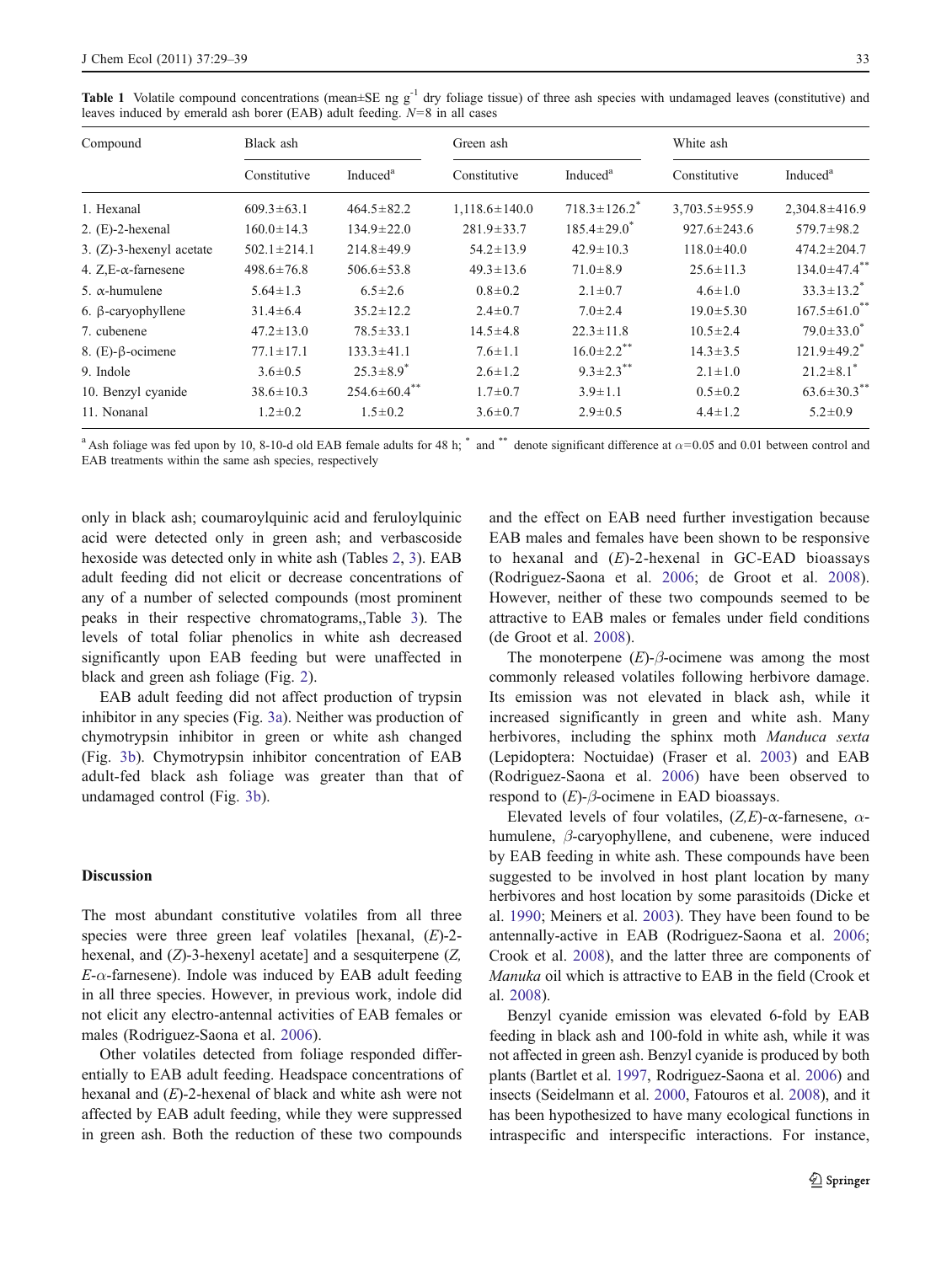<span id="page-5-0"></span>Fig. 1 HPLC-UV chromatographic profiles at 280 nm of methanol extracts of black, green, and white ash control foliage. Numbers above peaks refer to compounds listed in Table [2](#page-6-0)

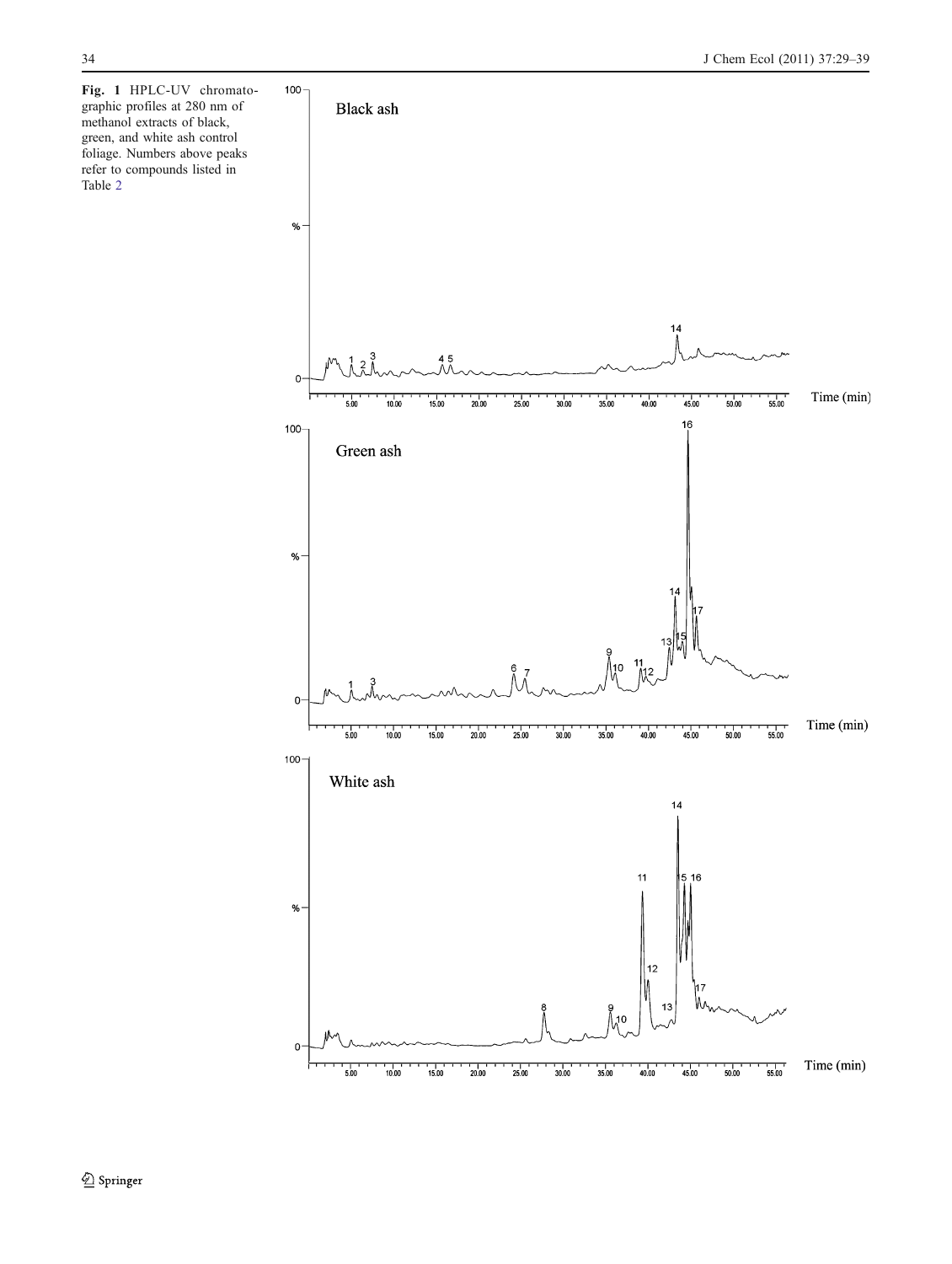<span id="page-6-0"></span>

|                   |  |  |  |  |  |  |  | Table 2 Tentative identification of phenolics from black, green and white ash based on retention time, $m/z$ , MS fragmentation, and UV |  |
|-------------------|--|--|--|--|--|--|--|-----------------------------------------------------------------------------------------------------------------------------------------|--|
| absorbance maxima |  |  |  |  |  |  |  |                                                                                                                                         |  |

| Peak<br>Number | Species <sup>a</sup> | <b>RT</b><br>(min) | $[M-H]$ <sup><math>(m/</math></sup><br>z) | Fragments $m/z$ (in order of<br>decreasing abundance) | UV $(\lambda)$<br>maxima<br>(nm) | Putative ID                            | Reference                                       |  |
|----------------|----------------------|--------------------|-------------------------------------------|-------------------------------------------------------|----------------------------------|----------------------------------------|-------------------------------------------------|--|
| 1              | G, B                 | 5.03               | 315                                       | 153, 123                                              | 278.9                            | Hydroxytyrosol<br>hexoside             | Cardoso et al. 2005                             |  |
| $\overline{c}$ | B                    | 6.38               | $ND^b$                                    | <b>ND</b>                                             | 360.3, 271.8                     | Unknown #1                             | N/A                                             |  |
| 3              | G, B                 | 7.51               | 299                                       | 113, 119, 143, 179                                    | 276.5                            | Tyrosol hexoside                       | Kammerer et al.<br>2005                         |  |
| 4              | B                    | 15.82              | <b>ND</b>                                 | <b>ND</b>                                             | 312.1                            | Unknown #2                             | N/A                                             |  |
| 5              | B                    | 16.62              | 377                                       | 197, 153, 109                                         | 280.1, $sh^c$ 316                | Oleuropein<br>Aglycone                 | Cardoso et al. 2005                             |  |
| 6              | G                    | 24.41              | 337                                       | 191, 163, 173, 127, 85                                | sh 290, 312.1                    | Coumaroylquinic<br>Acid                | Poon 1998                                       |  |
| 7              | G                    | 25.61              | 367                                       | ND                                                    | 280.1, 333.5                     | Feruloylquinic<br>Acid                 | Bastos et al. 2007                              |  |
| 8              | W                    | 27.79              | 785                                       | 623, 461, 315                                         | sh 285, 331.1                    | Verbascoside<br>hexoside               | Eyles et al. 2007                               |  |
| 9              | G, W                 | 35.52              | 623                                       | 461, 315, 135                                         | sh 285, 331.1                    | Verbascoside                           | Cardoso et al. 2005                             |  |
| 10             | G, W                 | 36.13              | 685                                       | 523, 453, 421, 299, 153,<br>179                       | 280.1, 331.1                     | Nuzhenide                              | Ryan et al. 2002                                |  |
| 11             | G, W                 | 39.29              | 569                                       | 537, 403, 223, 357, 121                               | 281.2                            | Oleuropein related<br>compound         | Cardoso et al. 2005,<br>Savarese et al.<br>2007 |  |
| 12             | G, W                 | 39.77              | 539                                       | 377, 307, 275, 139                                    | 281.2                            | Oleuropein                             | Tanahashi et al.<br>1998                        |  |
| 13             | G, W                 | 42.62              | 609                                       | 301, 271, 179, 151                                    | 265.9, 349.0                     | Rutin                                  | Savarese et al. 2007                            |  |
| 14             | G, W, B              | 43.35              | 523                                       | 361, 291, 259, 111, 139                               | sh 280                           | Ligustroside                           | Ryan et al. 2002                                |  |
| 15             | G, W                 | 44.23              | 577                                       | 269, 225, 197                                         | 267.0, 339.5                     | Apigenin-7-O-<br>rutinoside            | Plazonić et al. 2009                            |  |
| 16             | G, W                 | 44.86              | 593                                       | 285, 255, 211, 227                                    | 268.2, sh 290,<br>338.3          | Kaempferol-O-<br>coumaroyl<br>hexoside | Gouveia and<br>Castilho<br>2010                 |  |
| 17             | G, W                 | 45.89              | 593                                       | 285, 257                                              | 265.9, sh 290,<br>350.2          | Luteolin-7-O-<br>rutinoside            | Plazonić et al. 2009                            |  |

<sup>a</sup> B: black ash; G: green ash; W: white ash

 $b$  ND = Not detected

c Shoulder

benzyl cyanide released from oilseed rape (Brassica napus L.) serves as an attractant for cabbage seed weevil Ceutorhynchus assimilis (Coleoptera: Curculionidae) (Bartlet et al. [1997](#page-9-0)). In insects, male-originated benzyl cyanide functions as an anti-aphrodisiac for females and kairomones for Trichogramma brassicae (Hymenoptera:Trichogrammatidae), the egg parasitoid of P. brassicae females (Fatouros et al. [2005](#page-9-0)). However, benzyl cyanide was not among the volatile compounds in Manchurian ash that elicited electroantennal activity in EAB adult males or females (Rodriguez-Saona et al. [2006](#page-10-0)).

Three noteworthy points concerning volatile ash emissions in this study are: (1) A lack of antennal or behavioral response by EAB to significantly induced volatiles such as indole does not necessarily negate an effect on other organisms such as predators and parasitoids of EAB. Attraction of herbivore-induced plant volatiles to natural enemies of herbivores is well documented (Heil [2008](#page-9-0); Chen et al. [2010](#page-9-0)); (2) Although not significantly elevated, levels of  $(Z,E)$ -α-farnesene, αhumulene, β-caryophyllene, and cubenene in EAB fed seedlings of green and black ash were numerically higher than those in respective control seedlings. The effects of potential increases of these compounds on attraction of EAB requires further investigation; (3) The effects of changes in ratios of these compounds deserve further examination because not only trap placement, trap size and color, but also ratios and release rates of VOCs, are important in trapping and detection of EAB (Crook and Mastro [2010](#page-9-0)).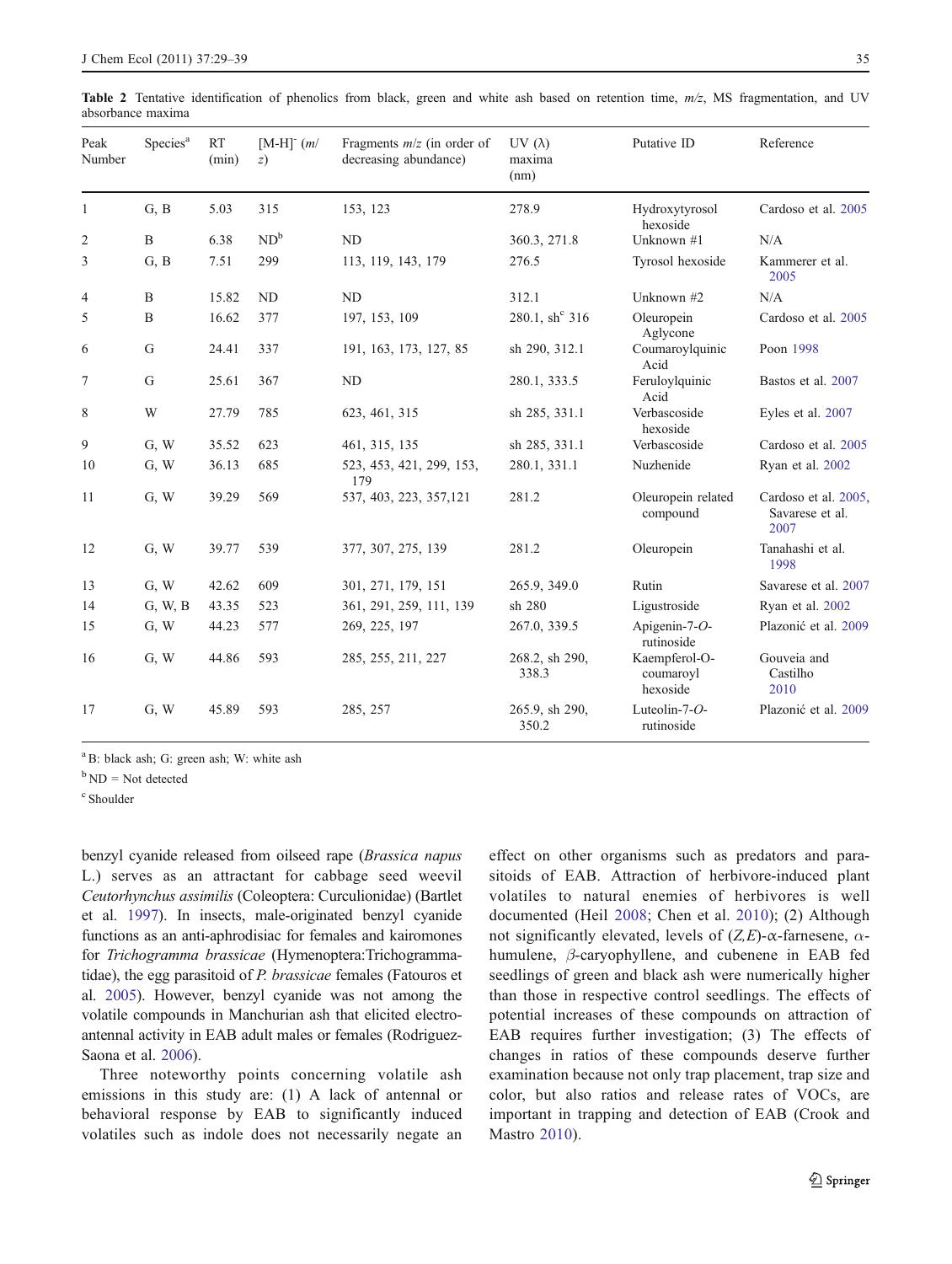| Peak         | Black ash                                         |                                                    | Green ash                                          |                                                    | White ash                                          |                                                   |  |  |
|--------------|---------------------------------------------------|----------------------------------------------------|----------------------------------------------------|----------------------------------------------------|----------------------------------------------------|---------------------------------------------------|--|--|
| $\#^a$       | Constitutive<br>$(N=8)$                           | Induced <sup>a</sup> $(N=8)$                       | Constitutive $(N=8)$                               | Induced $(N=8)$                                    | Constitutive $(N=7)$                               | Induced $(N=7)$                                   |  |  |
| $\mathbf{1}$ | $6.5 \times 10^{-2} \pm 1.4 \times$<br>$10^{-2}$  | $5.9\times10^{-2}$ ±1.3 $\times$<br>$10^{-2}$      | $6.4\times10^{-2}$ ±0.6 $\times$<br>$10^{-2}$      | $5.7 \times 10^{-2} \pm 0.7 \times 10^{-2}$        | N <sub>D</sub>                                     | ND                                                |  |  |
| 3            | $4.6 \times 10^{-2} \pm 0.3 \times$<br>$10^{-2}$  | $5.3 \times 10^{-2} \pm 0.8 \times 10^{-2}$        | $0.5 \times 10^{-1} \pm 0.1 \times 10^{-1}$        | $3.2 \times 10^{-2} \pm 0.4 \times 10^{-2}$        | N <sub>D</sub>                                     | ND                                                |  |  |
| 5            | $25.6 \times 10^{-2} \pm 5.2 \times$<br>$10^{-2}$ | $40.5 \times 10^{-2} \pm 13.5 \times$<br>$10^{-2}$ | <b>ND</b>                                          | <b>ND</b>                                          | ND                                                 | ND                                                |  |  |
| 8            | $ND^b$                                            | N <sub>D</sub>                                     | ND                                                 | ND                                                 | $26.8 \times 10^{-2} \pm 6.1 \times$<br>$10^{-2}$  | $12.8 \times 10^{-2} \pm 2.5 \times$<br>$10^{-2}$ |  |  |
| 9            | <b>ND</b>                                         | <b>ND</b>                                          | $49.1 \times 10^{-2} \pm 12.7 \times$<br>$10^{-2}$ | $5.7 \times 10^{-1} \pm 1.6 \times 10^{-1}$        | $47.5 \times 10^{-2} \pm 9.0 \times$<br>$10^{-2}$  | $50.9 \times 10^{-2} \pm 2.8 \times$<br>$10^{-2}$ |  |  |
| 10           | ND                                                | <b>ND</b>                                          | $58.7 \times 10^{-2} \pm 1.6$                      | $3.2 \times 10^{-1} \pm .18 \times$<br>$10^{-1}$   | $74.3 \times 10^{-2} \pm 12.8 \times$<br>$10^{-2}$ | $70\times10^{-2}$ $3\pm8.3\times$<br>$10^{-2}$    |  |  |
| 11           | ND                                                | ND                                                 | $62.2 \times 10^{-2} \pm 16.5 \times$<br>$10^{-2}$ | $39.5\times10^{-2}\pm2.2\times$<br>$10^{-2}$       | $4.6 \pm 1.1$                                      | $2.5 \pm 0.9$                                     |  |  |
| 12           | <b>ND</b>                                         | <b>ND</b>                                          | $38.9 \times 10^{-2} \pm 9.5 \times$<br>$10^{-2}$  | $40.6 \times 10^{-2} \pm 7.8 \times$<br>$10^{-1}$  | $3.6 \pm 0.8$                                      | $1.8 \pm 0.7$                                     |  |  |
| 13           | ND                                                | N <sub>D</sub>                                     | $32.4 \times 10^{-2} \pm 5.1 \times$<br>$10^{-2}$  | $40.4\times10^{-2}{\pm}7.7\times$<br>$10^{-2}$     | $13.5 \times 10^{-2} \pm 4.5 \times$<br>$10^{-2}$  | $13.8 \times 10^{-2} \pm 6.5 \times$<br>$10^{-2}$ |  |  |
| 14           | $0.6 \pm 0.1$                                     | 0.4                                                | $1.6 \pm 0.5$                                      | $0.3 \pm 0.3$                                      | $4.4 \pm 1.7$                                      | $2.0 \pm 0.5$                                     |  |  |
| 15           | ND                                                | ND                                                 | $8.3 \times 10^{-2} \pm 3.6 \times 10^{-2}$        | $33.5 \times 10^{-2} \pm 3.0 \times$<br>$10^{-2}$  | $39.7 \times 10^{-2} \pm 10.9 \times$<br>$10^{-2}$ | $27.6 \times 10^{-2} \pm 0.2 \times$<br>$10^{-2}$ |  |  |
| 16           | ND                                                | ND                                                 | $51.1 \times 10^{-2} \pm 7.7 \times$<br>$10^{-2}$  | $75.5 \times 10^{-2} \pm 15.7 \times$<br>$10^{-2}$ | $37.1 \times 10^{-2} \pm 7.7 \times$<br>$10^{-2}$  | $22.3 \times 10^{-2} \pm 1.9 \times$<br>$10^{-2}$ |  |  |
| 17           | <b>ND</b>                                         | <b>ND</b>                                          | $21.4 \times 10^{-2} \pm 6.2 \times$<br>$10^{-2}$  | $7.3 \times 10^{-2} \pm 1.8 \times 10^{-2}$        | $7.9 \times 10^{-2} \pm 2.9 \times 10^{-2}$        | $7.8\times10^{-2}$ ±4.8 $\times$<br>$10^{-2}$     |  |  |

<span id="page-7-0"></span>**Table 3** Concentrations (mean $\pm$ 1SE mg g<sup>-1</sup> fresh weight) of selected individual phenolic compounds in green, white, and black ash

No significant differences for each individual phenolic compound were found from the same ash species between control and induced foliage

<sup>a</sup> See Table [2](#page-6-0) for tentative identification; Ash foliage was fed upon by 10, 8-10-d old EAB female adults for 48 h

<sup>b</sup> ND=Not detected

Phenolics generally denature plant proteins and thus reduce nutritive values of plants (Dudt and Shure [1994](#page-9-0); Ossipov et al. [2001\)](#page-10-0). Phenolics also can inhibit the absorption of key amino acids. For example, cyclochampedol, a flavonoid from acetone bark extracts of the tree Arctocarpus champeden (Thunb.) Merr., inhibits absorption of leucine in the midgut of the silkworm, Bombyx mori L. (Lepidoptera: Bombycidae) (Parenti et al. [1998\)](#page-10-0). Significant qualitative differences among the three ash species were observed. Qualitative difference of phloem phenolics between the Asian ash species, Manchurian ash, and two North American species, green and white ash, have been noted previously (Eyles et al. [2007](#page-9-0)). Our study shows also, however, that compared to phloem, ash foliage appears to contain fewer phenolic compounds, regardless of ash species.

EAB adult feeding did not induce accumulation of individual selected foliar phenolics in the present study, irrespective of species, perhaps due to the nutrient regime used. For example, many volatile and non-volatile compounds that are involved in cotton (Gossypium hirsutum cv.

FiberMax 989) or Austrian pine (Pinus nigra Arnold) defense are suppressed by high nitrogen fertilization (Blodgett et al. [2005](#page-9-0); Chen et al. [2008](#page-9-0)), and the nitrogen supply in the present study was relatively high. Second, the lack of induction likely was due to a phenomenon called "delayed induced resistance" (DIR) in which induction of defensive compounds occurs in the years following defoliation. Induced resistance can be either DIR or "rapidly induced resistance" (RIR) in which defensive compounds appear shortly after damage (Karban and Myers [1989\)](#page-9-0). DIR has been observed in many plant species, in particular, in trees (Kaitaniemi et al. [1998](#page-9-0)). Third, the lack of induction might reflect a general pattern of the response of mature foliage to biotic and abiotic stress (Nichole-Orians [1991;](#page-10-0) McAuslane et al. [1997](#page-9-0); Chen and Poland [2009b\)](#page-9-0).

However, EAB adult feeding induced a decrease of total soluble phenolics in white ash (Fig. [1\)](#page-5-0). This may partially explain why EAB adults consumed more white ash foliage given choices between black and white ash foliage (Chen and Poland [2010](#page-9-0)). Furthermore, the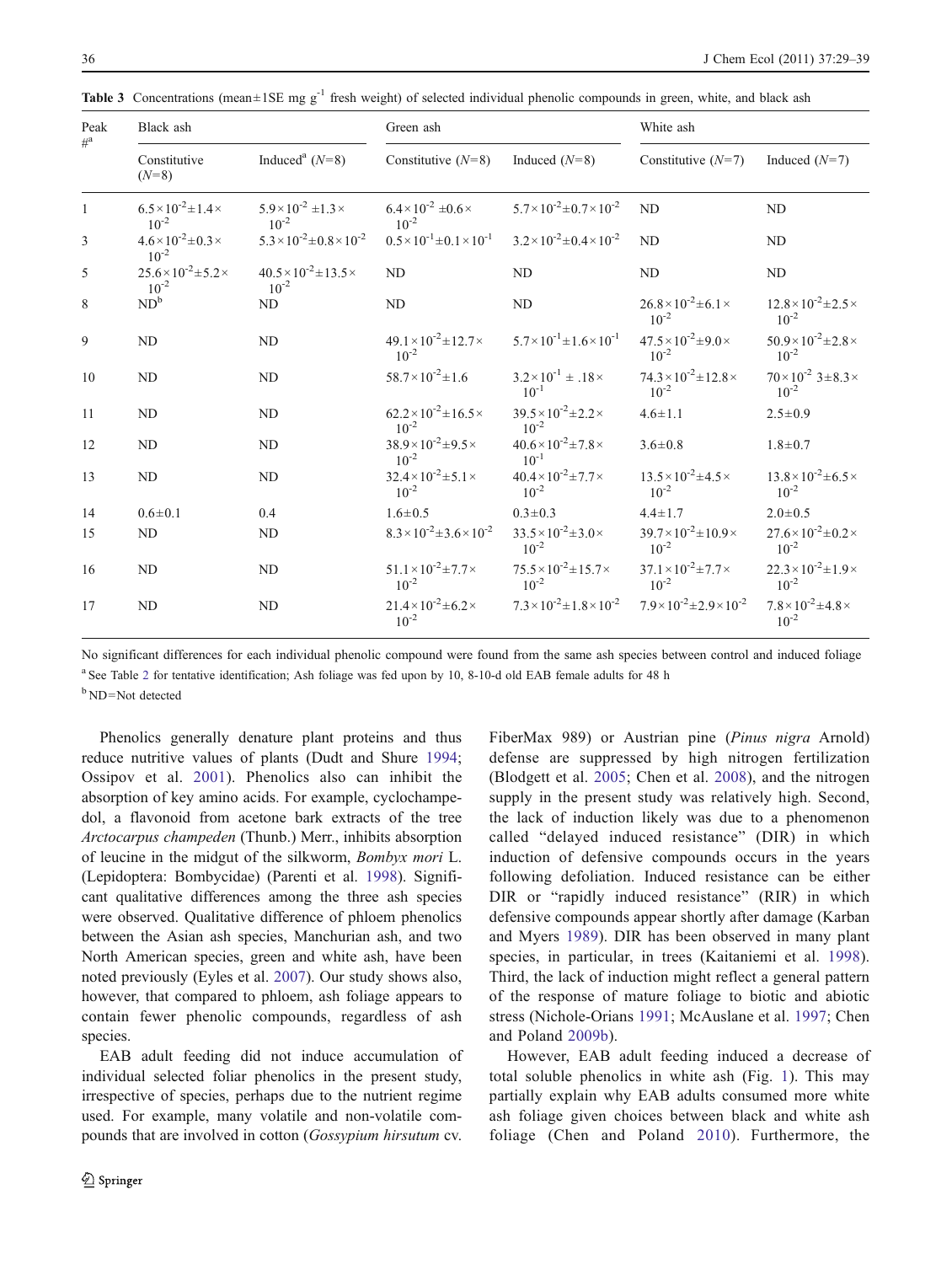<span id="page-8-0"></span>

**Fig. 2** Total soluble phenolics (mean $\pm$ SE absorbance units  $g^{-1}$  fresh weight tissue) in control (undamaged) foliage and foliage induced by emerald ash borer (EAB) adult feeding of black, green, and white ash. Data were analyzed by independent t-test, separately for ash species. Significant differences within species are indicated by asterisks  $(*: P<$ 0.05). Black ash:  $N_{\text{Control}}=8$ ;  $N_{\text{EAB}}=8$ ; Green ash:  $N_{\text{Control}}=8$ ;  $N_{\text{EAB}}=$ 8; White ash:  $N_{\text{Control}} = 7$ ;  $N_{\text{EAB}} = 7$ 

longevity of EAB adults was greater when fed white ash compared to black ash (Chen and Poland [2010\)](#page-9-0). The three phenolics uniquely detected in black ash (oleuropein aglycone, unknowns #1 and 2; Table [2](#page-6-0)) might also cause EAB adults to prefer green and white ash over black ash (Chen and Poland [2010\)](#page-9-0). Compared to green and white ash, black ash is phylogenetically more closely related to Manchurian ash (Wallander [2008\)](#page-10-0), which has been observed to be more resistant to EAB infestation (Rebek et al. [2008](#page-10-0)).

Many protease inhibitors are involved in herbivore defense (Ryan [1990](#page-10-0), Zavala et al. [2004\)](#page-10-0). Protease inhibitors impair herbivore growth by eventual depletion of essential amino acids resulting from a herbivore's compensatory production of digestive proteases (Broadway and Duffey [1986\)](#page-9-0). EAB feeding did not affect trypsin inhibitors of black, green, or white ash (Fig. 3a), or chymotrypsin inhibitors of green or white ash (Fig. 3b). The activity of chymotrypsin inhibitors, however, did increase in black ash as a result of EAB feeding (Fig. 3b), which, together with the unique phenolics in black ash discussed above, might contribute to the preference of EAB adults for green and white ash over black ash (Chen and Poland [2010\)](#page-9-0).

In summary, EAB adult feeding differentially affected volatile and non-volatile compounds of the three most common ash species in northeastern USA. Black ash was the least responsive species in terms of volatile induction with only two (indole and benzyl cyanide) of eleven compounds responding. Green ash was more

responsive than black ash, with two  $[(E)-\beta$ -ocimene and indole] of eleven volatiles induced while two green leaf volatiles [hexanal and  $(E)$ -2-hexenal] decreased. White ash showed the strongest response with an increase in seven of eleven compounds. Black and white ash seedlings were more responsive to EAB adult feeding than green ash in terms of two non-volatile, putatively defensive compound groups, i.e., phenolics and protease inhibitors. Phenolic production decreased in white ash while chymotrypsin increased in black ash. The induction of chymotrypsin inhibitors by EAB feeding, together with unique phenolics in black ash, might explain, in part, EAB adults' preference for green and white ash over black ash (Chen and Poland [2010](#page-9-0)). Future studies will focus on screening of potent compounds from ash foliar volatile and nonvolatile compounds identified in this study and incorporating them into ash breeding programs to develop resistant trees.



Fig. 3 Total concentrations (mean $\pm$ 1SE mg g<sup>-1</sup> fresh weight tissue) of foliar trypsin a and chymotrypsin inhibitors b in control (undamaged) foliage and foliage induced by emerald ash borer (EAB) adult feeding of black, green, and white ash. Data were analyzed by independent ttest, separately for ash species. Significant differences within species are indicated by asterisks (\*:  $P < 0.05$ ). Black ash:  $N_{\text{Control}} = 8$ ;  $N_{\text{EAB}} =$ 8; Green ash:  $N_{\text{Control}}=8$ ;  $N_{\text{EAB}}=8$ ; White ash:  $N_{\text{Control}}=8$ ;  $N_{\text{EAB}}=8$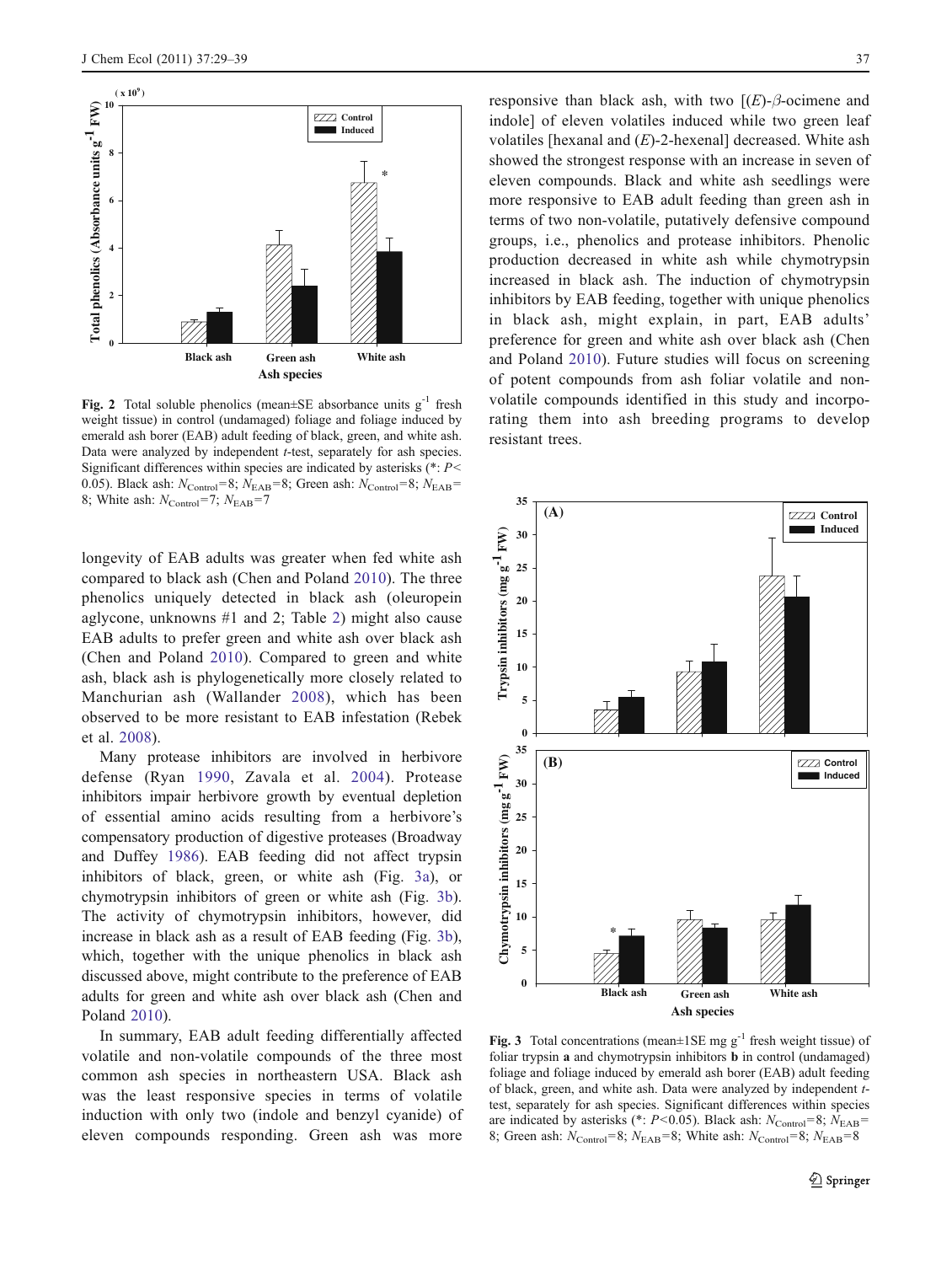<span id="page-9-0"></span>Acknowledgments We thank Tina Ciaramitaro and Deborah Miller for maintenance of the EAB colony and trees in the greenhouse. Tina Ciaramitaro also helped with volatile collection. We are grateful to Drs. Dawn Olson (USDA-ARS, Tifton, GA), Jennifer Koch (USDA Forest Service, Delaware, OH), and two anonymous reviewers for insightful comments that improved an earlier version of the manuscript. The research was supported by the USDA Forest Service, NA FHP, by the USDA APHIS/USDA Forest Service Accelerated Emerald Ash Borer Research Program (GRT00011769/60016270), and by State and Federal funds appropriated to the Ohio Agricultural Research and Development Center, the Ohio State University.

### References

- AGRAWAL, A.A., and KARBAN, R. 2000. Specificity of constitutive and induced resistance: pigment glands influence mites and caterpillars on cotton plants. Entomol. Exp. Appl. 96:39–49.
- BARTLET, E., BLIGHT, M.M., LANE, P., and WILLIAMS, I.H. 1997. The responses of the cabbage seed weevil Ceutorhynchus assimilis to volatile compounds from oilseed rape in a linear track olfactometer. Entomol. Exp. Appl. 85:257–262.
- BASTOS, D.H.M., SALDANHA, L.A., CATHARINO, R.R., SAWAYA, A.C. H.F., CUNHA, I.B.S., CARVALHO, P.O., and EBERLIN, M.N. 2007. Phenolic antioxidants identified by ESI-MS from Yerba Maté (Ilex paraguariensis) and green tea (Camelia sinensis) extracts. Molecules 12:423–432.
- BERENBAUM, M.R. 1995. The chemistry of defense: theory and practice. Proc. Natl. Acad. Sci. U.S.A. 92:2–8.
- BLODGETT, J.T., HERMS, D.A., and BONELLO, P. 2005. Effects of fertilization on red pine defense chemistry and resistance to Sphaeropsis sapinea. Forest Ecol. Manag. 208:373–382.
- BONELLO, P., and BLODGETT, J.T. 2003. Pinus nigra-Sphaeropsis sapinea as a model pathosystem to investigate local and systemic effects of fungal infection of pines. Physiol. Mol. Plant Path. 63:249–261.
- BROADWAY, R.M. 1993. Purification and partial characterization of trypsin/chymotrypsin inhibitors from cabbage foliage. Phytochemistry 33:21–27.
- BROADWAY, R.M., and DUFFEY, S.S. 1986. Plant proteinase inhibitors: mechanism of action and effect on the growth and digestive physiology of larval Heliothis zea and Spodoptera exiqua. J. Insect Physiol. 32:827–833.
- CARDOSO, S.M., GUYOT, S., MARNET, N., LOPES-DA-SILVA, J.A., RENARD, C., and COIMBRA, M.A. 2005. Characterisation of phenolic extracts from olive pulp and olive pomace by electrospray mass spectrometry. J. Sci. Food Agric. 85:21-32.
- CHEN, Y., and POLAND, T.M. 2009a. Biotic and abiotic factors affect green ash volatile production and emerald ash borer adult feeding preference. Environ. Entomol. 38:1756–1764.
- CHEN, Y., and POLAND, T.M. 2009b. Interactive influence of leaf age, light intensity, and girdling on green ash foliar chemistry and emerald ash borer development. J. Chem. Ecol. 35:806–815.
- CHEN, Y., and POLAND, T.M. 2010. Nutritional and Defensive Chemistry of Three North American Ash Species: Possible Roles in Host Performance and Preference by Emerald Ash Borer Adults. Gt. Lakes Entomol. in press.
- CHEN, H., GONZALES-VIGIL, E., WIKERSON, C.G., and HOWE, G.A. 2007. Stability of plant defense proteins in the gut of insect herbivores. Plant Physiol. 143:1954–1967.
- CHEN, Y., SCHMELZ, E.A., WÄCKERS, F., and RUBERSON, J.R. 2008. Cotton plant, Gossypium hirsutum L., defense in response to nitrogen fertilization. J. Chem. Ecol. 34:1553–1564.
- CHEN, Y., NI, X., COTTRELL, T.E., WOOD, B.W., and BUNTIN, G.D. 2009. Changes of oxidase and hydrolase activities in pecan

leaves elicited by black pecan aphid (Hemiptera: Aphididae) feeding. J. Econ. Entomol. 102:1262–1269.

- CHEN, Y., OLSON, D.M., and RUBERSON, J.R. 2010. Effects of nitrogen fertilization on tritrophic interactions. Arthropod-Plant Interactions 4:81–94.
- CROOK, D.J., AND MASTRO, V.C. 2010. Chemical ecology of the emerald ash borer Agrilus planipennis. J. Chem. Ecol. 36:101–112.
- CROOK, D.J., KHRIMIAN, A., FRANCESE, J.A., FRASER, I., POLAND, T. M., SAWYER, A.J., and MASTRO, V.C. 2008. Development of a host-based semiochemical lure for trapping emerald ash borer Agrilus planipennis (Coleoptera: Buprestidae). Environ. Entomol. 37:356–365.
- DE GROOT, P., GRANT, G. G., POLAND, T. M., SCHARBACH, R., BUCHAN, L., NOTT, R. W., MACDONALD, L., and PITT, D. 2008. Electrophysiological response and attraction of emerald ash borer to green leaf volatiles (GLVs) emitted by host foliage. J. Chem. Ecol. 34:1170–1179.
- DICKE, M., SABELIS, M.W., TAKABAYASHI, J., BRUIN, J., and POSTHUMUS, M.A. 1990. Plant strategies of manipulating predator-prey interactions through allelochemicals: prospects for application in pest control. J. Chem. Ecol. 16:3091–3118.
- DUDT, J.F., and SHURE, D.J. 1994. The influence of light and nutrients on foliar phenolics and insect herbivory. Ecology 75:86–98.
- DUFFEY, S.S., and STOUT, M.J. 1996. Antinutritive and toxic components of plant defense against insects. Arch. Insect Biochem. Physiol. 32:3–37.
- EYLES, A., JONES, W., RIEDL, K., CIPOLLINI, D., SCHWARTZ, S., CHAN, K., HERMS, D. A, and BONELLO, P. 2007. Comparative phloem chemistry of Manchurian (Fraxinus mandshurica) and two North American ash species (Fraxinus americana and Fraxinus pennsylvanica). J. Chem. Ecol. 33:1430–1448.
- FATOUROS, N.E., HUIGENS, M.E., VAN LOON, J.J.A., DICKE, M., and HILKER, M. 2005. Chemical communication-butterfly anti-aphrodisiac lures parasitic wasps. Nature 433:703.
- FATOUROS N.E., BROEKGAARDEN, C., BUKOVINSZKINE'KISS, G., VAN LOON, J.J.A., MUMM, R., HUIGENS, M.E., DICKE, M., and HILKER, M. 2008. Male-derived butterfly anti-aphrodisiac mediates induced indirect plant defense. Proc. Natl. Acad. Sci. USA 105: 10033–10038.
- FRASER, A.M., MECHABER, W.L., and HILDEBRAND, J.G. 2003. Electroantennographic and behavior responses of the sphinx moth Manduca sexta to host plant headspace volatiles. J. Chem. Ecol. 29:1813–1833.
- GOUVEIA, S.C., and CASTILHO, P.C. 2010. Characterization of phenolic compounds in Helichrysum melaleucum by highperformance liquid chromatography with on-line ultraviolet and mass spectrometry detection. Rapid Commun. Mass Spectrom. 24:1851–1868.
- HEIL, M. 2008. Indirect defence via tritrophic interactions. New Phytolo. 178:41–61.
- SAS INSTITUTE. 1999. SAS/STAT User's Guide, version 8th ed. SAS Institute, Inc., Cary, NC.
- KAITANIEMI, P., RUOHOMÄKI, K., HAUKIOJA, V.O.E., and PIHLAJA, K. 1998. Delayed induced changes in the biochemical composition of host plant leaves during an insect outbreak. Oecologia 116:182–190.
- KAMMERER, B., KAHLICH, R., BIEGERT, C., GLEITER, C.H., and HEIDE, L. 2005. HPLC-MS/MS analysis of willow bark extracts contained in pharmaceutical preparations. Phytochem. Anal. 16:470–478.
- KARBAN, R., and BALDWIN, I.T. 1997. Induced Responses to Herbivory. The University of Chicago Press, Chicago, USA.
- KARBAN, R., and MYERS, J.H. 1989. Induced plant responses to herbivory. Annu. Rev. Ecol. Syst. 20:331-348.
- MCAUSLANE, H.J., ALBORN, H.T., and TOTH, J.P. 1997. Systemic induction of terpenoid aldehydes in cotton pigment glands by